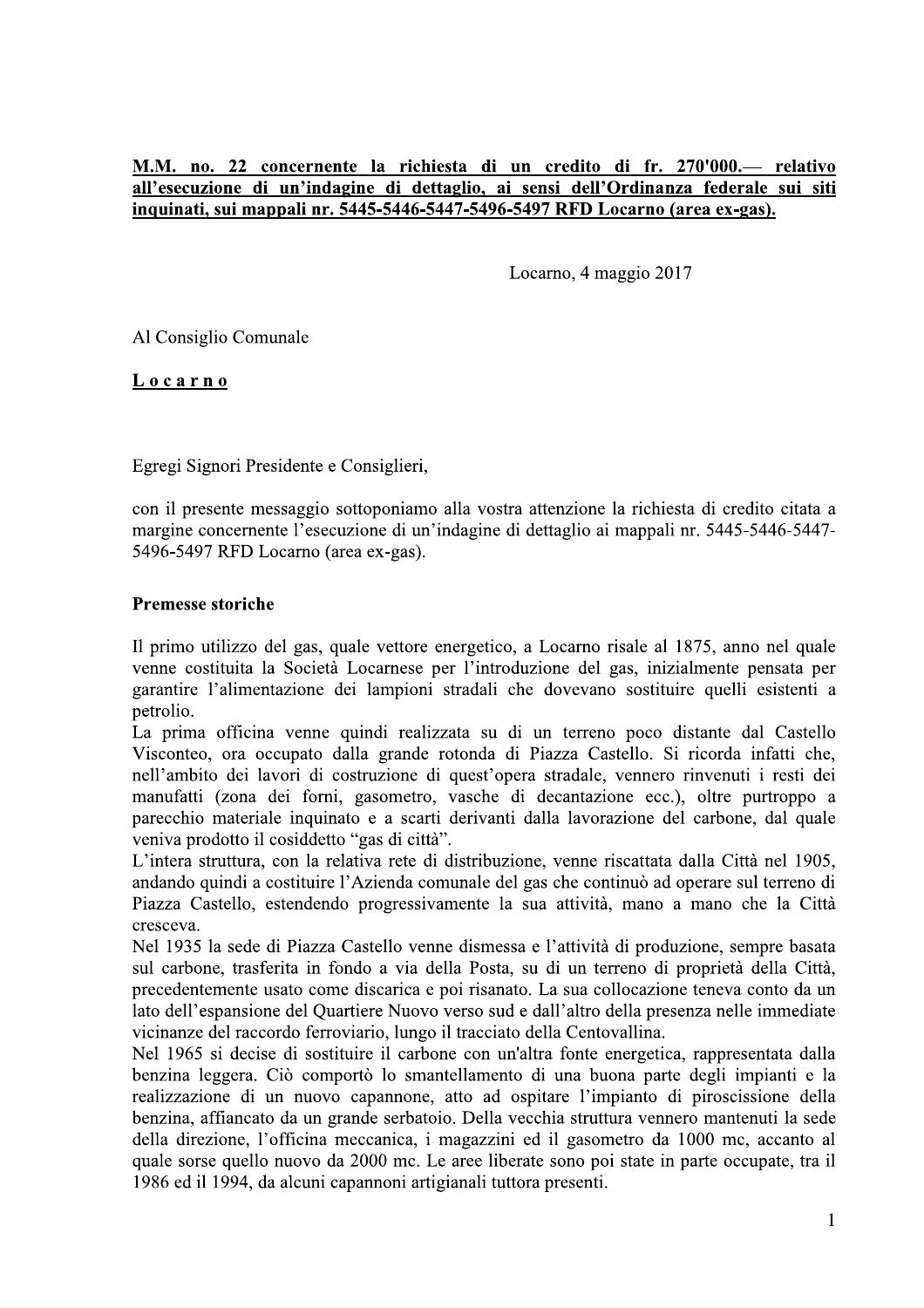Nel 1996 la Città ha proceduto alla messa fuori esercizio di tutti gli impianti, interrompendo quindi in modo definitivo, dopo 121 anni, la fornitura di gas sul territorio di Locarno e di Muralto. Questa decisione è chiaramente da ricondurre ad una situazione finanziaria molto critica che pesava in modo significativo sulle casse comunali. L'Azienda del gas registrava infatti ogni anno deficit importanti, a fronte di una rete sempre più disastrata e di un impianto di produzione che avrebbe richiesto nuovi investimenti. Aggiungiamo pure che il numero degli abbonati era in costante calo, nonostante l'obbligo di allacciamento stabilito dal Municipio negli anni '80, proprio per cercare un maggior sostegno finanziario a favore dell'Azienda.

Negli anni successivi, tra il 1999 ed il 2001, sono stati smantellati (fino a quota terreno) tutti gli impianti di produzione del gas, compresi i reattori, i filtri, i due gasometri e i serbatoi della benzina leggera e del butano. Parallelamente si è dato avvio ai lavori d'indagine preliminare e di controllo del sedime, come prescritto dall'OSiti, in stretta collaborazione con i competenti servizi cantonali. Come si dirà più nel dettaglio in seguito, è stata riscontrata la presenza nel sottosuolo di varie sostanze di scarto, riconducibili alla produzione del gas, quali ad esempio idrocarburi aromatici, cianuri e metalli pesanti. Di conseguenza, il sedime è stato iscritto nell'apposito inventario quale " sito inquinato che necessita di risanamento".

Da quel momento, si è proceduto ad una serie di campagne di monitoraggio dell'acqua del sottosuolo (8 in totale) per accertare meglio il livello d'inquinamento, rispettivamente per verificare l'evoluzione delle sostanze all'interno del suolo e dell'acqua di falda.

La situazione oggettiva ha condotto il competente servizio cantonale a richiedere l'avvio dell'indagine di dettaglio, sempre ai sensi dell'OSiti, per la quale vi viene ora sottoposta questa richiesta di credito.

#### Le condizioni del sottosuolo

Notoriamente Locarno si trova in corrispondenza della cosiddetta Linea Insubrica, la zona di rottura tra la piattaforma tettonica europea e quella africana. Sul delta del fiume Maggia questa faglia è ricoperta da sedimenti del periodo quaternario che raggiungono uno spessore di ca. 100m.

Il terreno in questione è quindi composto principalmente da depositi di sabbia e ghiaia di origine fluviale che risultano ideali per lo scorrimento dell'acqua di falda (da 0,3 a 1 metro al giorno). Essi sono in parte ricoperti da materiale di risulta scaricato in epoca recente, durante la fase di attività dell'Azienda.

Nonostante non via sia prelievo di acqua potabile, tutta la zona è classificata quale settore di protezione delle acque A<sub>u</sub>. La falda è fortemente influenzata dal lago e si colloca quasi allo stesso livello, circa 3 metri sotto la quota del terreno. Questa situazione comporta la possibilità che eventuali sostanze nocive presenti nel sottosuolo possano essere trasportate dalla falda sia verso monte che verso valle, a seconda dell'afflusso d'acqua dal fiume, rispettivamente della quota del lago che, come ben noto, ha un'escursione massima di circa 5 metri.

#### L'indagine preliminare

Senza volere entrare nel dettaglio del genere e della concentrazione di sostanze nel sottosuolo, ci sembra giusto evidenziare gli elementi chiave che potenzialmente caratterizzano l'inquinamento registrato nel sedime ex-gas.

Dalla produzione di gas tramite carbone, uno dei prodotti risultanti è chiaramente il catrame che contiene a sua volta sostanze tossiche, quali PAK, fenoli e BTEX (benzene, toluene ed etilbenzene).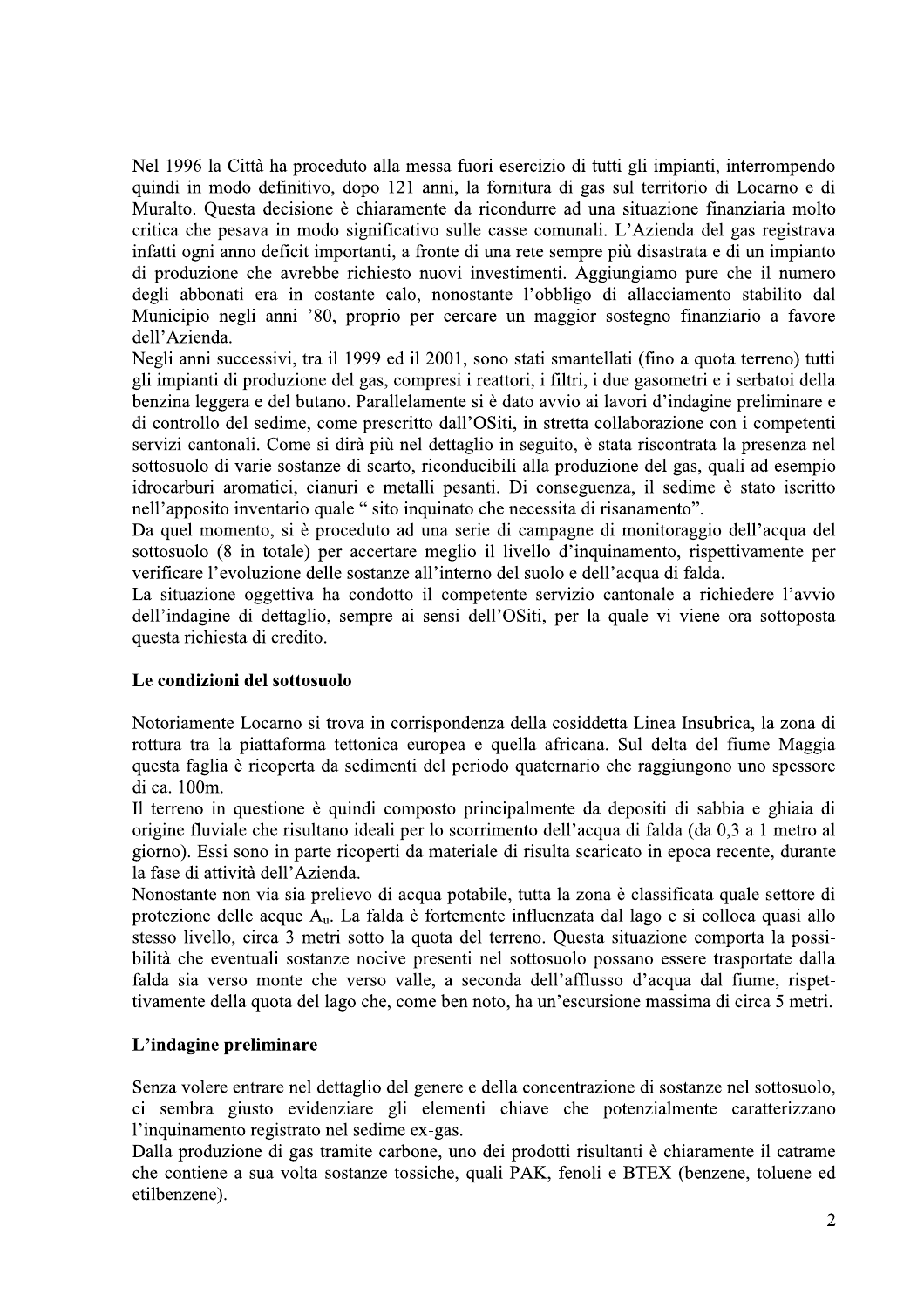L'acqua risultante dalla depurazione dell'ammoniaca contiene a sua volta ammoniaca, fenoli, solfuri, tiocianati ecc. Da ultimo, il composto proveniente dalla depurazione del gas può contenere in particolare complessi esacianoferrati, zolfo e solfuri: è in particolare da queste ultime sostanze che derivano le colorazioni particolari riscontrate nel terreno al momento dello scavo delle trincee di sondaggio (9 in totale) in varie parti del sedime, avendo potuto rilevare fin da subito che il materiale potenzialmente inquinato era molto diffuso. Oltre a ciò, sono stati marcati altri 7 punti di controllo del terreno laddove erano già in corso degli scavi e si è proceduto all'esecuzione di 6 carotaggi per poi posare dei piezometri impiegati per il monitoraggio delle acque sotterranee negli anni successivi. I piezometri sono ubicati sia a monte, sia a valle dell'area inquinata, proprio per registrare le variazioni legate al movimento della falda e alle differenti concentrazioni di sostanze.

Nella fase di analisi si è anche considerato l'eventuale interazione con l'altra fonte d'inquinamento presente in zona, vale a dire l'ex-impianto della Wanderchimica.

Ritornando ai prodotti elencati in precedenza, si è constatato che in alcuni punti del terreno sono state rilevate concentrazioni di sostanze inquinanti superiori ai valori limite fissati dall'OSiti, in particolare con BTEX, PAK e cianuri. In un punto il benzene superava il 200% di tale limite (valore rilevato però durante una sola campagna di controllo delle acque sotterranee).

La situazione è da ricondurre in primis alla presenza di depositi molto diffusi dei prodotti derivanti dalla lavorazione del carbone, segnatamente il catrame e la massa esausta utilizzata per il lavaggio dei gas. Al termine dell'indagine preliminare, l'intera area è stata classificata dal Cantone quale "sito inquinato che necessita di risanamento" (sito contaminato).

Nella stessa indagine vengono delineati due possibili scenari in merito all'effettiva estensione dell'inquinamento che comporterebbe, in caso di risanamento dell'area, l'asportazione di ca. 18'000 mc di materiale da poco a mediamente inquinato. Si trattava in quel momento di stime sommarie, basate sull'ipotesi che le sostanze inquinanti fossero presenti in modo diffuso sulla massima parte del fondo, fino ad una profondità di ca. 3,5 metri.

Negli anni successivi, seguendo le indicazioni fornite dalla Sezione della protezione dell'acqua dell'aria e del suolo (SPAAS), sono state eseguite 8 campagne di monitoraggio delle acque sotterranee che hanno permesso di delineare con una certa precisione la presenza delle principali sostanze in varie condizioni di quota della falda acquifera.

I risultati hanno infine consentito di allestire un mansionario per l'elaborazione dell'indagine di dettaglio, strumento fondamentale per stabilire termini, modalità e costi dell'eventuale risanamento di tutta l'area.

#### L'indagine di dettaglio

Come anticipato, l'indagine di dettaglio è volta ad approfondire le condizioni d'inquinamento del fondo, per disporre di dati precisi sulle sostanze presenti nel sottosuolo, sulla loro distribuzione e quantità e sulle modalità d'intervento per la loro asportazione. Sarà anche importante capire il potenziale di rischio per la zona circostante alle aree interessate dall'indagine. Il lavoro verrà ovviamente affidato ad una ditta specializzata che dovrà pure tenere i contatti con i servizi cantonali preposti e quantificare i costi complessivi.

In una prima fase saranno eseguiti 14 carotaggi a rotazione, fino ad una profondità di 15 metri, per prelevare dei campioni sul quali saranno effettuate le analisi relativi alla presenza di PAK, BTEX e cianuri nelle varie parti del fondo. Andranno pure prelevati dei campioni d'acqua dai piezometri esistenti per una nuova campagna di analisi sul medesimo genere di sostanze.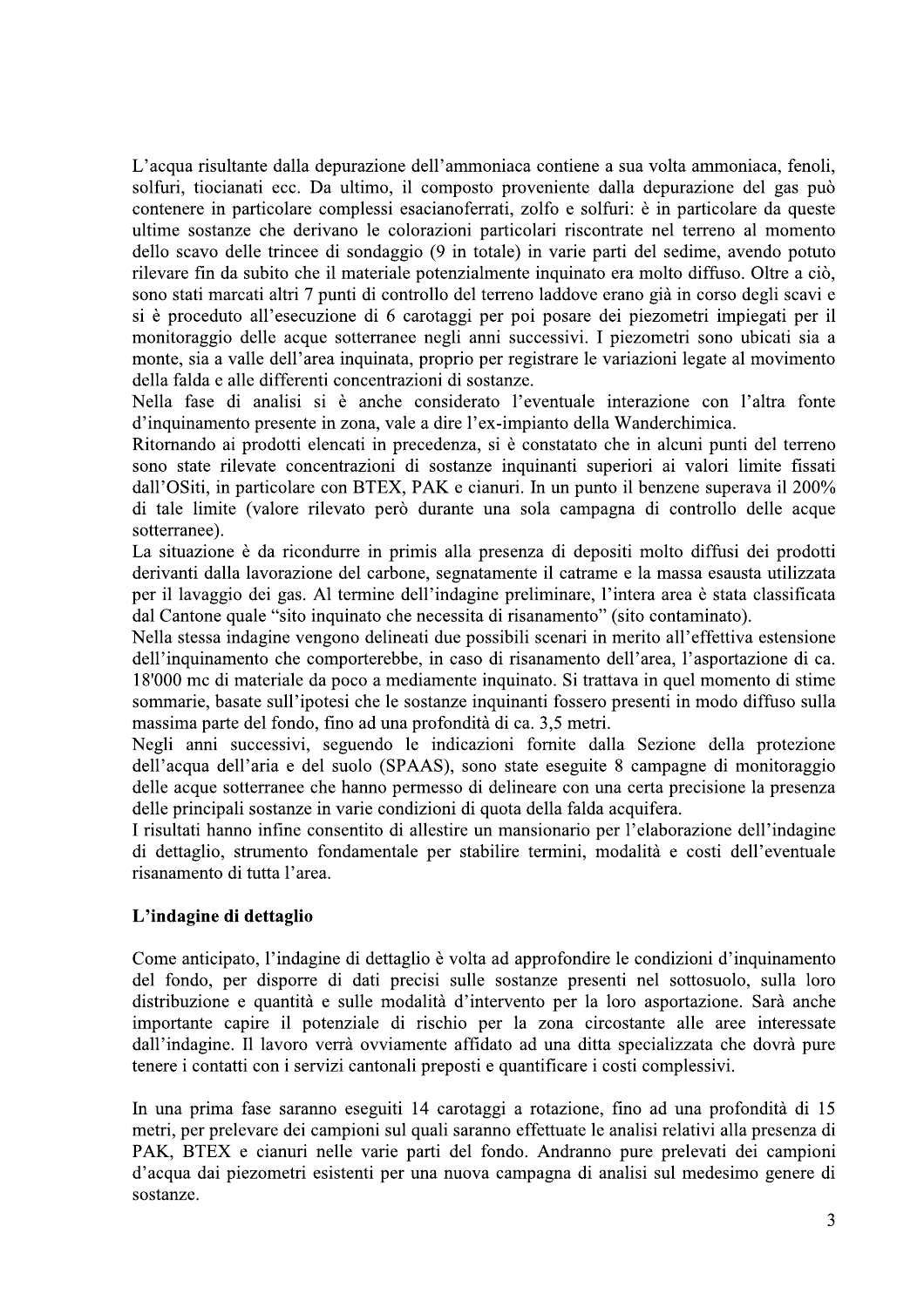Appare chiaro che laddove le caratteristiche organolettiche dei campioni sono sufficientemente profilate, le analisi si concentreranno su determinate sostanze. In altri casi, la SPAAS ha già chiesto l'analisi di tutti i parametri, mentre il prelievo dei campioni d'acqua dai piezometri dovrà avvenire in condizioni di falda alta. La SPAAS ha pure chiesto che l'esecuzione dei carotaggi interessi pure i fondi attualmente occupati dai capannoni collocati sul fronte di via Balestra, parzialmente oggetto di un DS fino al 2024.

In una fase successiva, a seconda dell'esito di questa prima campagna d'analisi, si potranno prevedere ulteriori 5 carotaggi ad una profondità di ca. 10 metri, ai quali si aggiungeranno 15 trincee, della profondità di circa 3 metri, con le relative analisi. Questa fase sarà calibrata sulla base dei risultati ottenuti in prima battuta e dopo una verifica preliminare con i funzionari della SPAAS. Il compito del consulente ambientale sarà quindi fondamentale per la conduzione di tutta l'operazione e segnatamente per:

- l'allestimento del capitolato per la richiesta d'offerte relative ai carotaggi:
- l'allestimento del capitolato per la richiesta d'offerte relative alle analisi;
- la direzione lavori, con la picchettazione, i rilievi stratigrafici e fotografici, il prelievo  $\bullet$ e la spedizione di campioni;
- · l'analisi e la valutazione dei risultati;
- la definizione dei quantitativi e della classificazione dei vari prodotti;
- · l'allestimento di un programma relativo al risanamento del fondo;
- i contatti con i competenti servizi cantonali;  $\bullet$
- la stesura del rapporto definitivo.  $\bullet$

Sarà il rapporto finale, con la successiva decisione formale del Dipartimento del Territorio, a stabilire in via definitiva l'obbligo di risanamento e la relativa tempistica.

#### Il preventivo e la tempistica

Dato per acquisito che determinate prestazioni potrebbero variare molto a seconda dell'esito della prima serie di analisi, il Municipio ha ritenuto di allestire questo preventivo includendo un 25% di imprevisti sull'ammontare complessivo delle prestazioni.

Sulla base di quanto descritto al punto precedente, accanto alle prestazioni del consulente ambientale, i costi principali sono da ricondurre all'esecuzione dei carotaggi e all'attività di analisi dei campioni. Le posizioni sono le seguenti:

| <b>TOTALE</b>                                      | fr. $270'000$ .-- |
|----------------------------------------------------|-------------------|
| IVA (8%)                                           | fr. $20'000$ .    |
| Imprevisti $(25%)$                                 | fr. $50'000$ .—   |
| Analisi chimiche (tramite laboratorio certificato) | fr. $61'000$ .—   |
| Esecuzione delle trincee di scavo                  | fr. $4'000$ .—    |
| Esecuzione dei carotaggi (fasi 1 e 2)              | fr. $85'000$ .    |
| Consulenza ambientale (spese incluse)              | fr. $50'000$ .—   |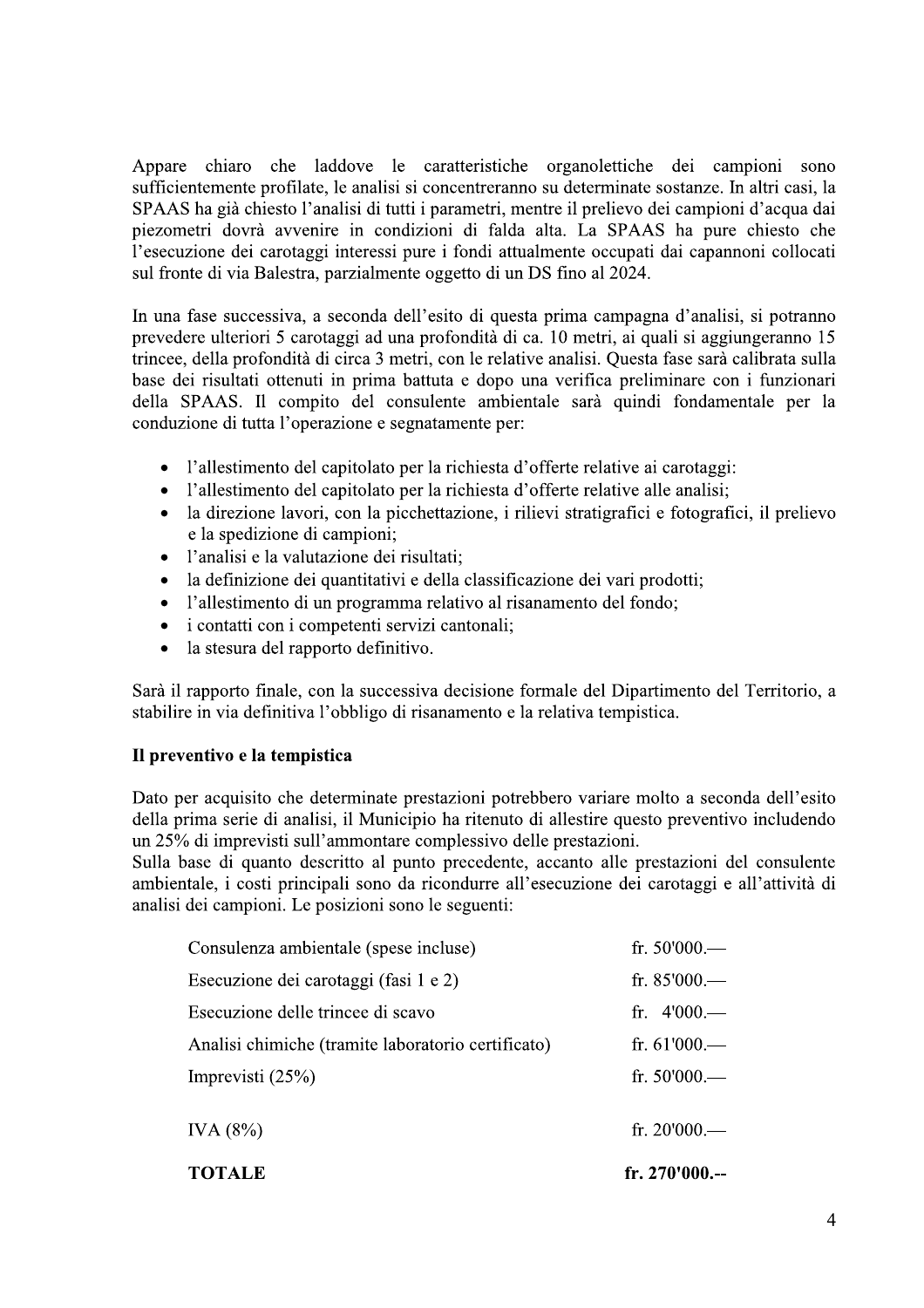Nel preventivo 2017, al capitolo 3 degli investimenti, è inserito un importo di fr. 250'000.--. Di principio, la nostra intenzione è quella di eseguire i carotaggi e le analisi nel corso dell'autunno, in modo da disporre dei risultati ancora entro la fine del 2017. Va detto che il programma potrebbe essere in parte influenzato dalla quota dell'acqua di falda, visto che ciò può avere un influsso sull'esito delle analisi. L'esecuzione di carotaggi e trincee non dovrebbe comportare particolari problemi per rapporto all'utilizzo del fondo, visto che lo stesso è stato in massima parte liberato dalle attività e dai materiali presenti in precedenza.

#### Conclusioni

Il Municipio pone grandi aspettative sul potenziale di sviluppo del comparto nel quale è inserita l'area ex-gas. Siamo convinti che il mandato di studio in parallelo, che viene avviato proprio in queste settimane, fornirà le basi pianificatorie migliori per la giusta valorizzazione di questi sedimi di proprietà della Città. Con l'indagine di dettaglio ai sensi dell'OSiti disporremo di elementi utili per capire meglio come procedere una volta che l'iter pianificatorio sarà concluso e si potrà decidere in che forma concretizzare il relativo progetto urbanistico.

Per i motivi esposti in precedenza, vi invitiamo a risolvere:

- 1. è stanziato un credito di fr. 270'000.—relativo all'esecuzione di un'indagine di dettaglio, ai sensi dell'Ordinanza federale sui siti inquinati, sui mappali nr. 5445-5446-5447-5496-5497 RFD Locarno (area ex-gas);
- 2. il credito sarà iscritto al capitolo 589.90 "Altre spese riattivate";
- 3. A norma dell'art. 13 cpv. 3 LOC il credito decade se non utilizzato entro il termine di due anni dalla crescita in giudicato definitiva delle presenti risoluzioni.

Con la massima stima.

Per il Municipio

Il Sindaco:

Il Segretario:

ing. Alain Scherrer

avy. Marco Gerosa

Allegato: estratto mappa catastale

Questo messaggio municipale è trasmesso per esame e preavviso alla Commissione della **Gestione**